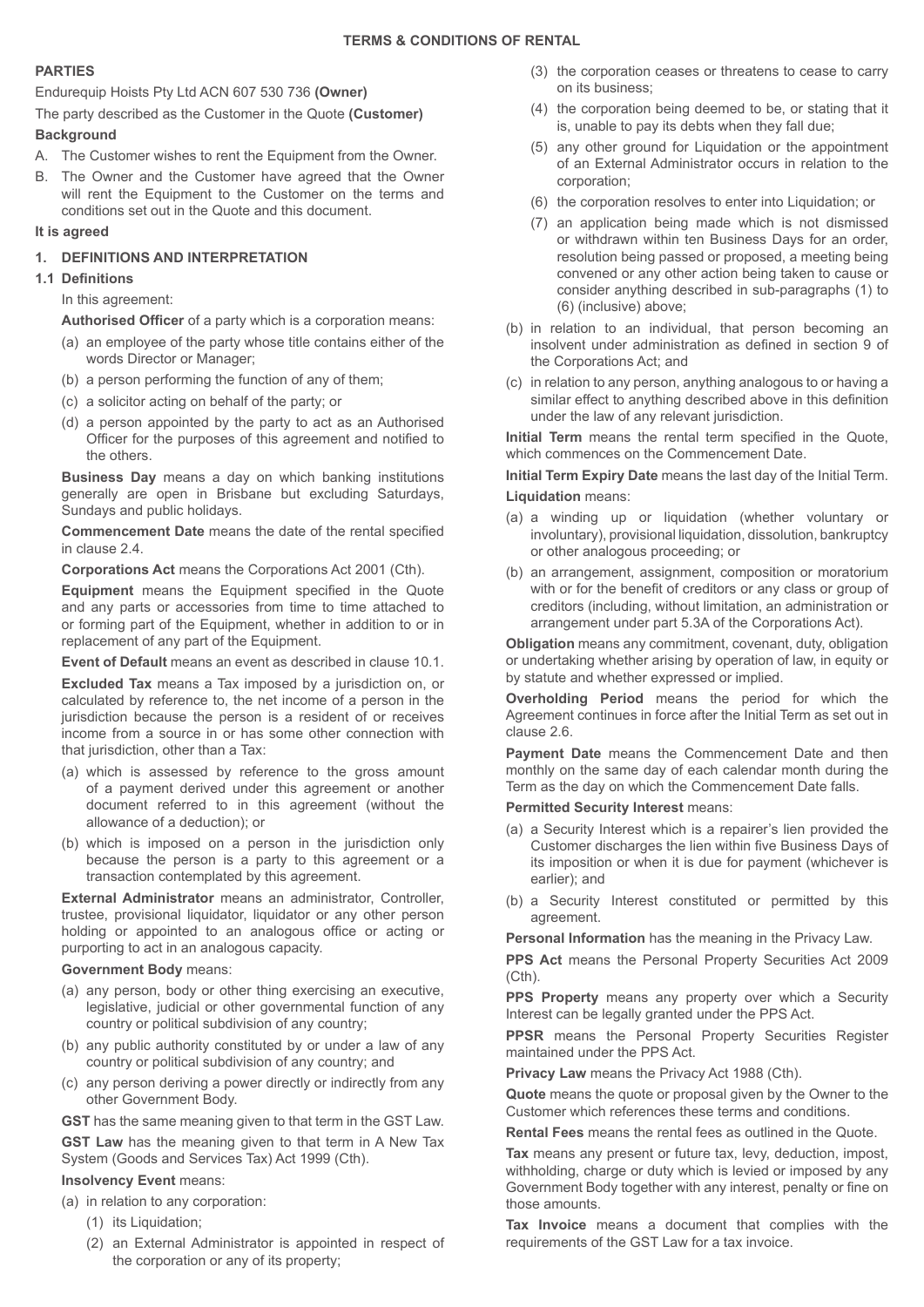**Term** means the term as determined in accordance with clause 2.5.

**Training** means such training and instruction as the Owner deems appropriate in relation to the Equipment.

**Training and Commissioning Fees** means the training and commissioning fees as outlined in the Quote.

#### **1.2 Interpretation**

- (a) Unless the contrary intention appears, a reference in this agreement to:
	- (1) this agreement or another document includes any variation or replacement of it despite any change in the identity of the parties;
	- (2) one gender includes the others;
	- (3) the singular includes the plural and the plural includes the singular;
	- (4) a person, partnership, corporation, trust, association, joint venture, unincorporated body, Government Body or other entity includes any other of them;
	- (5) an item, recital, clause, subclause, paragraph, schedule or attachment is to an item, recital, clause, subclause, paragraph of, or schedule or attachment to, this agreement and a reference to this agreement includes any schedule or attachment;
	- (6) a party includes the party's executors, administrators, successors, substitutes (including a person who becomes a party by novation) and permitted assigns;
	- (7) any statute, ordinance, code or other law includes regulations and other instruments under any of them and consolidations, amendments, re-enactments or replacements of any of them;
	- (8) money is to Australian dollars, unless otherwise stated; and
	- (9) a time is a reference to Brisbane time unless otherwise specified.
- (b) The words include, including, such as, for example and similar expressions are not to be construed as words of limitation.
- (c) Where a word or expression is given a particular meaning, other parts of speech and grammatical forms of that word or expression have a corresponding meaning.
- (d) Headings and any table of contents or index are for convenience only and do not affect the interpretation of this agreement.
- (e) A provision of this agreement must not be construed to the disadvantage of a party merely because that party or its advisers were responsible for the preparation of the agreement or the inclusion of the provision in the agreement.
- (f) If an act must be done on a specified day which is not a Business Day, it must be done instead on the next Business Day.
- (g) If an act is required to be done on a particular day it must be done before 5.00pm on that day or it will be considered to have been done on the following day.

#### **1.3 Parties**

- (a) If a party consists of more than one person, this agreement binds each of them separately and any two or more of them jointly.
- (b) An agreement, covenant, obligation, representation or warranty in favour of two or more persons is for the benefit of them jointly and each of them separately.
- (c) An agreement, covenant, obligation, representation or warranty on the part of two or more persons binds them jointly and each of them separately.

# **2. RENTAL**

# **2.1 Quote**

The Customer will have accepted the Quote if it:

(a) signs and returns a copy of the Quote; or

provides any other form of written acceptance of the Quote (for example, in an email or by providing a purchase order); or

- (c) takes delivery of the Equipment; or
- (d) orally agrees to the Quote,

and acceptance by the Customer of the Quote will constitute acceptance by the Customer of these Terms and Conditions.

#### **2.2 Effect of acceptance**

- **(**a) Upon acceptance of the Quote, an agreement embodying the Quote and these Terms and Conditions – will come into effect (agreement).
- (b) Only the terms and conditions outlined in the Quote and these Terms and Conditions bind the Owner. All other terms and conditions (including any such terms and conditions contained in any purchase order or other documentation issued by the Customer) have no force or effect.

#### **2.3 Absence of Purchase Order**

To avoid any doubt, the absence of a purchase order issued by the Customer does not invalidate any other form of acceptance of the Quote.

#### **2.4 Commencement**

This agreement, and the renting of the Equipment, commences on the date the Equipment is despatched from the Owner.

#### **2.5 Term**

Subject to any earlier termination provided for under this Agreement, the Term commences on the Commencement Date and continues for the period of the Initial Term and any Overholding Period.

#### **2.6 Overholding Period**

Subject to any earlier termination provided for under this Agreement, this agreement will continue in force beyond the Initial Term until a party notifies the other party in writing by giving 90 days notice that it wishes to terminate this agreement.

#### **2.7 Rental Fees**

The Customer must:

- (a) pay the Rental Fees to the Owner on each Payment Date during the Term;
- (b) pay any other money due to the Owner under this agreement on demand; and
- (c) make all payments in the manner prescribed by the Owner from time to time.

## **2.8 Training and Commissioning Fee**

- (a) The Customer must pay the Training and Commissioning Fee to the Owner on the Commencement Date.
- (b) Upon payment of the Training and Commissioning Fee, the Owner will arrange for the commissioning of the Equipment and the delivery of the Training to the Customer.

#### **3. CUSTOMER'S OBLIGATIONS**

#### **3.1 Delivery and installation**

- (a) The Customer is responsible for all costs of delivery, installation and set-up of the Equipment.
- (b) If requested by the Owner, the Customer must execute an acknowledgment of the delivery of the Equipment in a form acceptable to the Owner.
- (c) The Owner is not responsible for any delay in, or for any damage or loss arising as a result of, the delivery, installation or set up of the Equipment.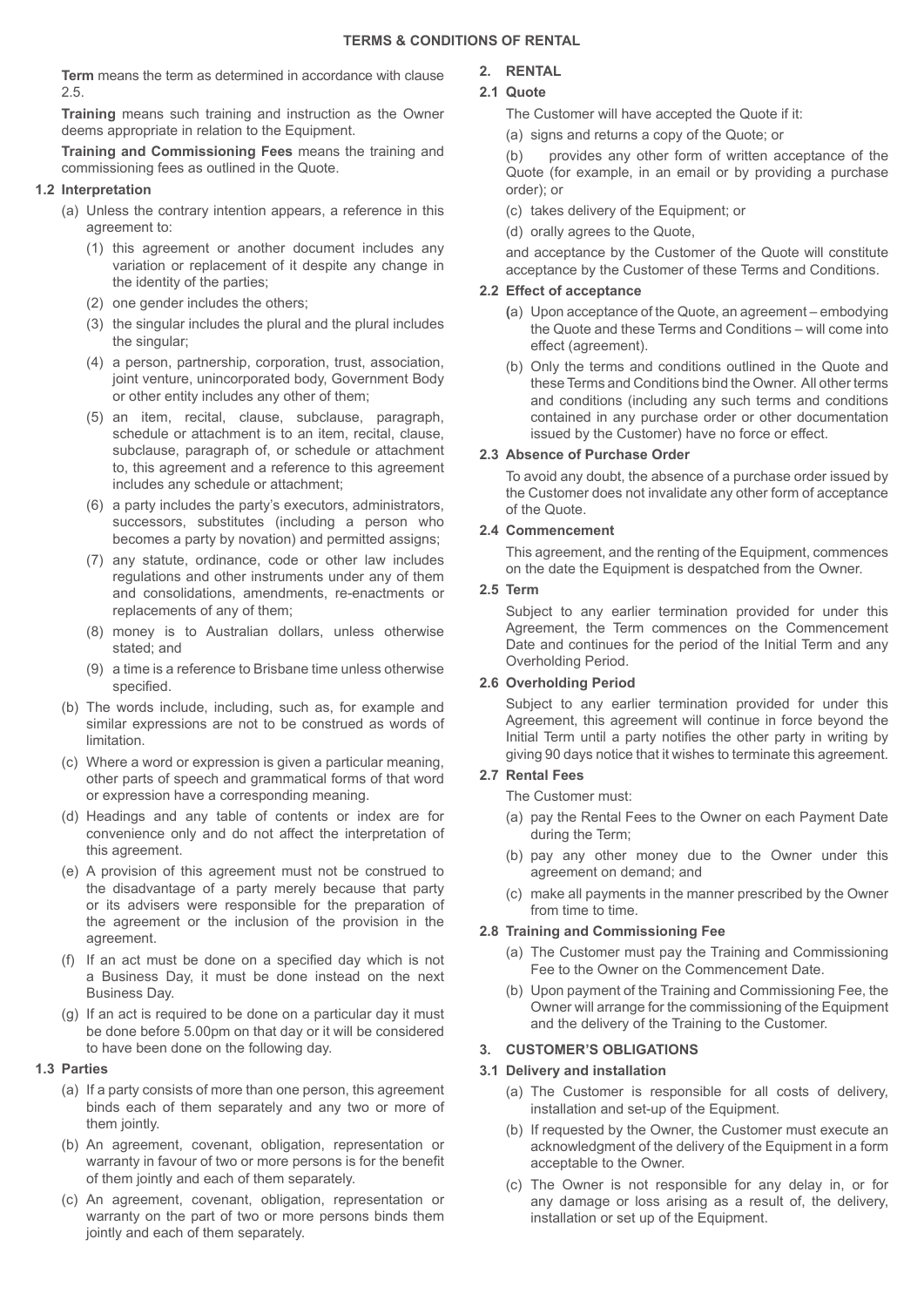## **3.2 Positive obligations**

The Customer must:

- (a) make arrangements for a qualified person to carry out maintenance and service of the Equipment in compliance with AS/NZS 2550.9:1996 at the cost of the Customer at intervals specified in the Owner's manual and at locations approved of by the Owner, so as to keep the Equipment in good working order and repair (normal wear and tear excepted);
- (b) comply with the manufacturer's instructions and recommendations, particularly those specified in the standard operating manual, and the reasonable requirements of the Owner, for the Equipment;
- (c) keep and maintain all log books and daily pre-start-up checks as required by the Owner from time to time;
- (d) replace all items or parts of the Equipment which are broken, worn out, lost, stolen or destroyed (and a replacement item or part must be free of Security Interests, must have a value and utility at least equal to the item or part replaced, assuming that the replaced item or part is in the condition and repair required by this agreement, and becomes the property of the Owner);
- (a) have the Equipment repaired only by properly trained and competent persons;
- (f) operate the Equipment only in a proper and skilful manner and using properly trained and competent personnel;
- (g) comply with all laws and regulations relating to the Equipment, the use or possession of it and pay all fines or penalties of any nature incurred in the use or possession of the Equipment;
- (h) obtain and keep current any registrations and licences required for the Equipment and its use and if the Equipment is registered or licensed in the name of the Customer, when the Customer is obliged to return the Equipment to the Owner it must at the time of return sign and deliver to the Owner all documents, and pay all stamp duty and other fees, necessary to transfer the registration or licence of the Equipment to the Owner;
- (i) use or keep the Equipment only in the place the Owner approves in writing;
- (j) from time to time at the request of the Owner produce the Equipment for inspection or testing by a person authorised by the Owner and allow any person authorised by the Owner access to any place where the Equipment is kept for any purposes relating to this agreement and give that person reasonable assistance;
- (k) obtain and keep current both third party insurance and full comprehensive insurance for the Equipment noting the interest of the Owner and provide the Owner with copies of the certificate of currency for such insurance prior to the Commencement Date and otherwise on the reasonable request of the Owner;
- (l) keep the Equipment under the personal control of the Customer or its employees;
- (m) notify the Owner immediately if the Customer's address changes or if the Equipment is lost or damaged; and
- (n) do everything necessary:
	- (1) to protect the rights of the Owner in relation to the Equipment; and
	- (2) to assist the Owner to register its interest in the Equipment in any place and manner that the Owner requires.

## **3.3 Negative obligations**

The Customer must not (subject to any provisions to the contrary in this agreement):

(a) alter the Equipment, make any addition to it or install

anything in or on it without the consent of the Owner;

- (b) use the Equipment for any purpose which is unlawful or which might endanger any person or the safety or condition of the Equipment or prejudice the Owner's interest in it, including, without limitation:
	- (1) overloading the Equipment; and
	- (2) using the Equipment for functions or activities that it is not designed;
- (c) install the Equipment in any manner that would cause it to become a fixture to land;
- (d) create any Security Interest over the Equipment or allow one to come into existence other than a Permitted Security Interest; and
- (e) alter or cover up any insignia, number or mark on the Equipment or any identifying plate or mark attached by the Owner.

#### **3.4 Customer's cost**

Anything which this agreement requires the Customer to do must be done at the Customer's cost.

# **4. RISK, RELEASE AND INDEMNITY**

#### **4.1 Limited warranty**

The Equipment is guaranteed to be structurally free from defects in workmanship and materials for a period of 10 years from the date of initial manufacture and all components are guaranteed free from defects in workmanship and materials for a period of 5 years from the date of purchase, subject to the conditions of the warranty policy available at http://www. endurequip.com.au/.

#### **4.2 Risk**

The Customer assumes all risks and liability for the Equipment and the use, maintenance, repair and storage of the Equipment (including liability for injury to any person or damage to any property, whether direct or consequential but excluding liability to the extent caused by a breach of the limited warranty set out in clause 4.1).

#### **4.3 Release**

- (a) The Customer releases and discharges the Owner from all claims that the Customer has or may have against the Owner, in relation to the Equipment, including in respect of:
	- (1) loss of, or damage to, the Equipment by any cause (including lawful confiscation);
	- (2) any damage to property or death of, or injury to, any person caused directly or indirectly by the Equipment;
	- (3) any claim against the Owner in relation to the Equipment or the use or operation of it;
	- (4) any other thing in relation to which the Customer has assumed the risk or liability under clause 4.2; or
	- (5) the occurrence of any Event of Default,

except to the extent caused by a breach of the limited warranty set out in clause 4.1

(b) The release in clause 4.3(a) applies irrespective of whether the Owner provides Taining or commissioning in relation to the Equipment to the Customer.

#### **4.4 Indemnity**

- (a) The Customer must indemnify the Owner and keep the Owner indemnified against all claims, taxes, liabilities, losses and expenses incurred by the Owner as a result of:
	- (1) loss of, or damage to, the Equipment by any cause (including lawful confiscation);
	- (2) any damage to property or death of, or injury to, any person caused directly or indirectly by the Equipment;
	- (3) any claim against the Owner in relation to the Equipment or the use or operation of it;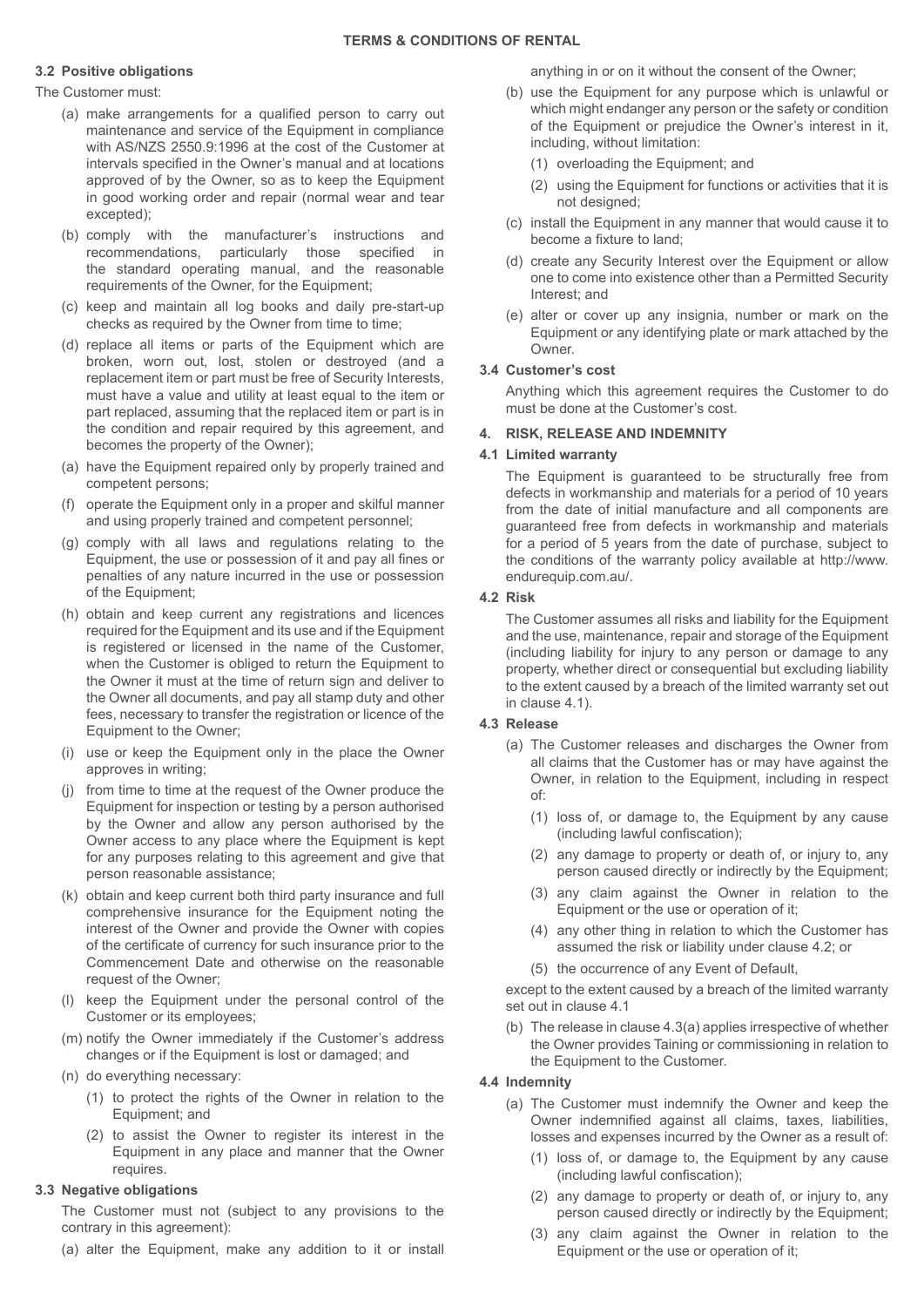- (4) any other thing in relation to which the Customer has assumed the risk or liability under clause 4.2; or
- (5) the occurrence of any Event of Default,

except to the extent caused by a breach of the limited warranty set out in clause 4.1.

(b) The indemnity in clause 4.4(a) applies irrespective of whether the Owner provides Training or commissioning in relation to the Equipment to the Customer.

## **4.5 Effect of indemnity**

- (a) It is not necessary for the Owner to incur any expense before enforcing its right to an indemnity under clause 4.3.
- (b) The Customer must pay to the Owner on demand any amount payable under the indemnity contained in clause 4.3.

# **5. TITLE AND PPS ACT**

## **5.1 Title**

The parties agree that the Customer will have no right, title or interest in the Equipment, except for interests granted in this agreement.

## **5.2 PPS Act**

- (a) In this clause 5, the terms "accession", "account", "amendment demand", "control", "financing change statement", "financing statement", "perfected", "proceeds", "purchase money security interest", "registration event", "security interest" and "verification statement" have the meanings given to them under the PPS Act.
- (b) The Customer acknowledges and agrees that any security interest created by this agreement, or the transactions contemplated by it:
	- (1) extends to, and acts as a security interest in respect of, any:
		- (A) proceeds (including any account) derived from, or from a dealing with, the Equipment;
		- (B) accession to the Equipment; and
	- (2) continues in the Equipment if the Equipment becomes an accession.
- (c) The Customer agrees to do anything which the Owner may require from time to time to:
	- (1) enable the Owner to register fully valid and effective financing statements or financing change statements with respect to any security interest over PPS Property created by this agreement or the transactions contemplated by it; and
	- (2) ensure that any security interest which is purported to be reserved or created by this agreement, or the transactions contemplated by it, is:
		- (A) a first ranking perfected security interest over all PPS Property;
		- (B) perfected by control to the extent possible under the PPS Act; and
		- (C) if applicable, recorded as a purchase money security interest on the PPSR.
- (d) The Customer undertakes and agrees:
	- (1) to not, without first giving the Owner 14 days written notice, change its name, ABN, address, email address, facsimile number or any other details that have been, or are required to be, recorded on the PPSR in connection with any security interest created by this agreement or any transaction contemplated by it;
	- (2) to pay all costs in connection with the registration, discharge or amendment of any financing statement or financing change statement;
	- (3) to not, without the prior written consent of the Owner, lodge or serve a financing change statement or an amendment demand in relation to any security

interest created by this agreement or any transaction contemplated by it;

- (4) that the Equipment supplied by the Owner to the Customer under this agreement is not intended, and shall not be used, for personal, household or domestic purposes.
- (e) The Customer irrevocably waives its right to receive from the Owner any verification statement or notice in relation to a registration event in accordance with section 157(3)(b) of the PPS Act.
- (f) To the extent permitted at law, the Customer and the Owner contract out of, and the Customer waives any rights it may have under, the provisions listed in sections 115(1) and 115(7) of the PPS Act (other than sections 96, 123, 126, 128, 129 and 134(l)).

# **6. PRIVACY LAW**

## **6.1 Privacy protection obligations**

The Customer agrees to comply with the Privacy Law.

# **6.2 Customer's consent to transfer of personal information**

- **(**a) The Customer consents, acknowledges and agrees that:
	- (1) any Personal Information provided to the Owner may be transferred to and stored at a destination outside of Australia, or processed by personnel or other third parties operating outside of Australia, being Hong Kong, Indonesia, New Zealand, Papua New Guinea and South Africa where it utilises third party service providers to assist the Owner in connection with the administration of this agreement; and
	- (2) by submitting personal information to the Owner, the Customer expressly agrees and consents to the disclosure, transfer, storing or processing of any personal information outside of Australia in the manner permitted by clause 6.1(a)(1).
- (b) In providing this consent, the Customer understands and acknowledges that countries outside Australia do not always have the same privacy protection obligations as Australia in relation to personal information.

# **7. OWNER'S POWERS**

## **7.1 Protect Equipment**

- **(**a) The Owner may at any time do anything at the Owner's cost unless provided in this agreement (including taking any legal proceedings) which the Owner considers desirable to protect or enforce its rights in relation to the Equipment.
- (b) The Customer irrevocably authorises the Owner to use the name of the Customer, and to act on its behalf, in doing any such thing, subject to the Owner first giving two days' written notice to the Customer of an intention to do **so.**

## **7.2 General power**

- (a) The Owner may do anything which should have been done by the Customer under this agreement but which the Customer has not done or which the Owner reasonably considers that the Customer has not done properly.
- (b) The Customer must pay the costs incurred by the Owner in doing those items set out at clause 7.2(a), subject to the Owner first giving two days' written notice to the Customer of its intention to do those items set out at clause 7.2(a).

## **8. CUSTOMER'S WARRANTIES**

# **8.1 Warranties**

The Customer warrants that:

- (a) if it is a corporation, it is duly incorporated, validly exists and has the power and authority to carry on its business in the place in which the Equipment will be located;
- (b) it has the power to enter into, and perform its Obligations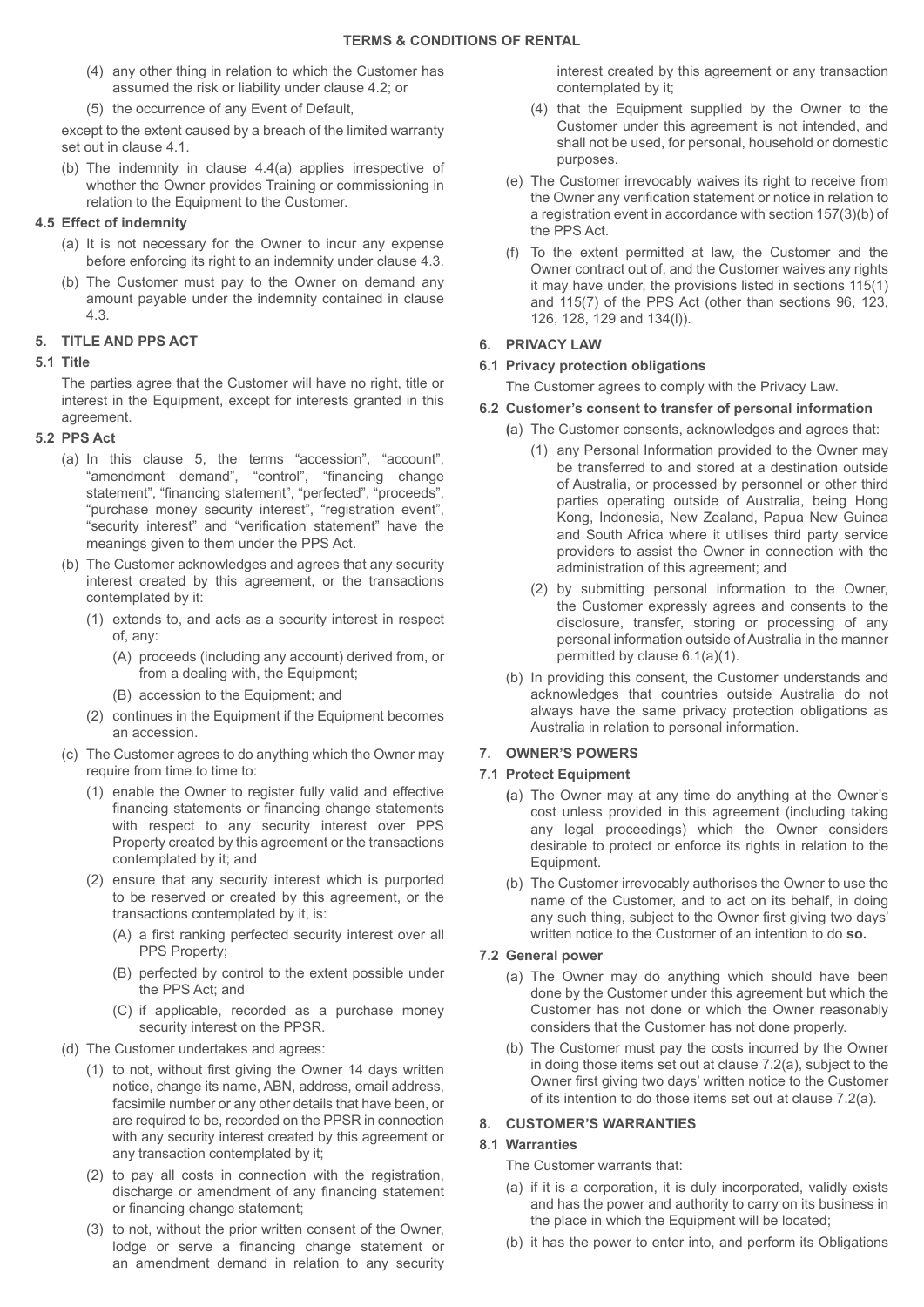under, this agreement and has obtained all authorisations necessary for it to do so;

- (c) this agreement is enforceable by the Owner in accordance with its terms:
- (d) by accepting the Quote and complying with its obligations under this agreement the Customer does not contravene any law, or directive from a Government Body or agreement to which the Customer is a party;
- (e) all information given to the Owner in relation to this agreement is correct, complete and not misleading; and
- (f) except as notified to the Owner in writing prior to the date of this agreement:
	- (1) the Customer does not act as trustee of any trust; and
	- (2) no litigation, arbitration or administrative proceeding is current, pending or, to the knowledge of the Customer, threatened, which might have a material adverse effect upon the financial condition of the Customer or its ability to perform its Obligations under this agreement.

#### **8.2 Reliance**

The Customer acknowledges that the Owner has agreed to enter into the transactions contemplated by the Quote and these Terms and Conditions in reliance upon the warranties in clause 8.1. Each warranty is taken to be repeated on each day that any money is owing (actually or contingently) under this agreement.

## **9. EXCLUSION OF WARRANTIES**

#### **9.1 Customer's acknowledgement**

The Customer acknowledges that:

- (a) before accepting the Quote it had the opportunity to examine the Equipment or a sample of the Equipment and satisfy itself as to the condition, suitability and specifications of the Equipment and its fitness for the Customer's purposes;
- (b) it has relied solely upon its own judgment in all matters relating to the selection of the Equipment;
- (c) neither the Owner nor anyone on its behalf has given any warranty or made any representation to the Customer as to the quality, fitness for any particular purpose, suitability or condition of the Equipment except as set out in clause 4.1; and
- (d) all the Customer's obligations under this agreement will continue despite any defect in, or breakdown of, the Equipment or any other matter concerning the Equipme**nt.**

#### **9.2 Exclusion of implied warranties**

So far as the law permits all conditions and warranties by the Owner which might be implied (whether by statute or otherwise) in relation to the Equipment are excluded.

#### **9.3 Owner's liability**

The Owner's liability for a breach of any implied condition or warranty which cannot lawfully be excluded is limited (but only to the extent permitted by law) at the Owner's discretion to replacing the Equipment or supplying equivalent Equipment, paying the cost of replacing the Equipment or acquiring equivalent Equipment, repairing the Equipment or paying the cost of repairing the Equipment.

#### **9.4 Reading down**

If any provision of this clause 9 is, or becomes, unlawful or void that provision is to be read down to the extent only to which it is unlawful or void.

## **10. DEFAULT**

## **10.1 Event of Default**

An Event of Default occurs if:

(a) the Customer does not pay on time any of the Rental Fees or other money payable under this agreement;

- (b) the Customer does not comply with any other obligation under this agreement and if that default can be rectified it is not rectified to the Owner's satisfaction within five Business Days after the Owner gives the Customer a notice requiring the Customer to do so;
- (c) an Insolvency Event occurs with respect to the Customer;
- (d) a Controller is appointed to, or takes possession of, all or any part of the Customer's undertaking or assets;
- (e) if the Customer is an individual, the Customer dies or is convicted of an indictable offence or sentenced to imprisonment;
- (f) any distress or execution is threatened or levied against the Equipment or the Equipment is lawfully seized or impounded;
- (g) any insurance policy in relation to the Equipment is cancelled;
- (h) any representation or warranty made by the Customer in this agreement or in relation to it is untrue or misleading in a material respect;
- (i) the Customer fails to pay any indebtedness to any person when due or within any applicable grace period; and
- (j) a person who holds a Security Interest over any property of the Customer becomes entitled to enforce that Security Interest.

## **10.2 Powers on default**

If an Event of Default occurs then (without affecting any other right or remedy of the Owner under this agreement or otherwise) the Owner may at its option:

- (a) take action to force the Customer to perform its obligations under this agreement; or
- (b) terminate the agreement embodied in the Quote and these Terms and Conditions by notice to the Customer,

and in either case the Owner may also take action against the Customer to recover damages for breach of this agreement.

## **11. EXPIRY OR TERMINATION OF AGREEMENT**

## **11.1 Return of Equipment**

- (a) When the agreement embodied in the Quote and these Terms and Conditions expires or is terminated the Customer must immediately return the Equipment to the Owner at the place the Owner reasonably nominates.
- (b) The Customer must return the Equipment in good working order and repair (normal wear and tear excepted).

#### **11.2 Owner may retake possession**

If the Customer does not return the Equipment to the Owner when required under clause 11.1, the Owner may retake possession of the Equipment.

## **11.3 Early termination penalty**

- (a) In the event that the Customer wishes to return the Equipment (and cease rental of the Equipment prior to the end of the Initial Term) then the Customer may request that the Owner agree to termination prior to the end of the Initial Term.
- (b) Any request made by the Customer under clause 11.3(a) may be:
	- (1) accepted;
	- (2) accepted subject to conditions; or
	- (3) rejected,

by the Owner in its absolute discretion. If the Owner chooses to accept the Customer's request subject to conditions, it is expressly agreed that one such condition may be that the Owner may require the Customer to pay on the date of termination an amount calculated as the total Rental Fees which would have otherwise been paid had the agreement continued for the remainder of the Initial Term.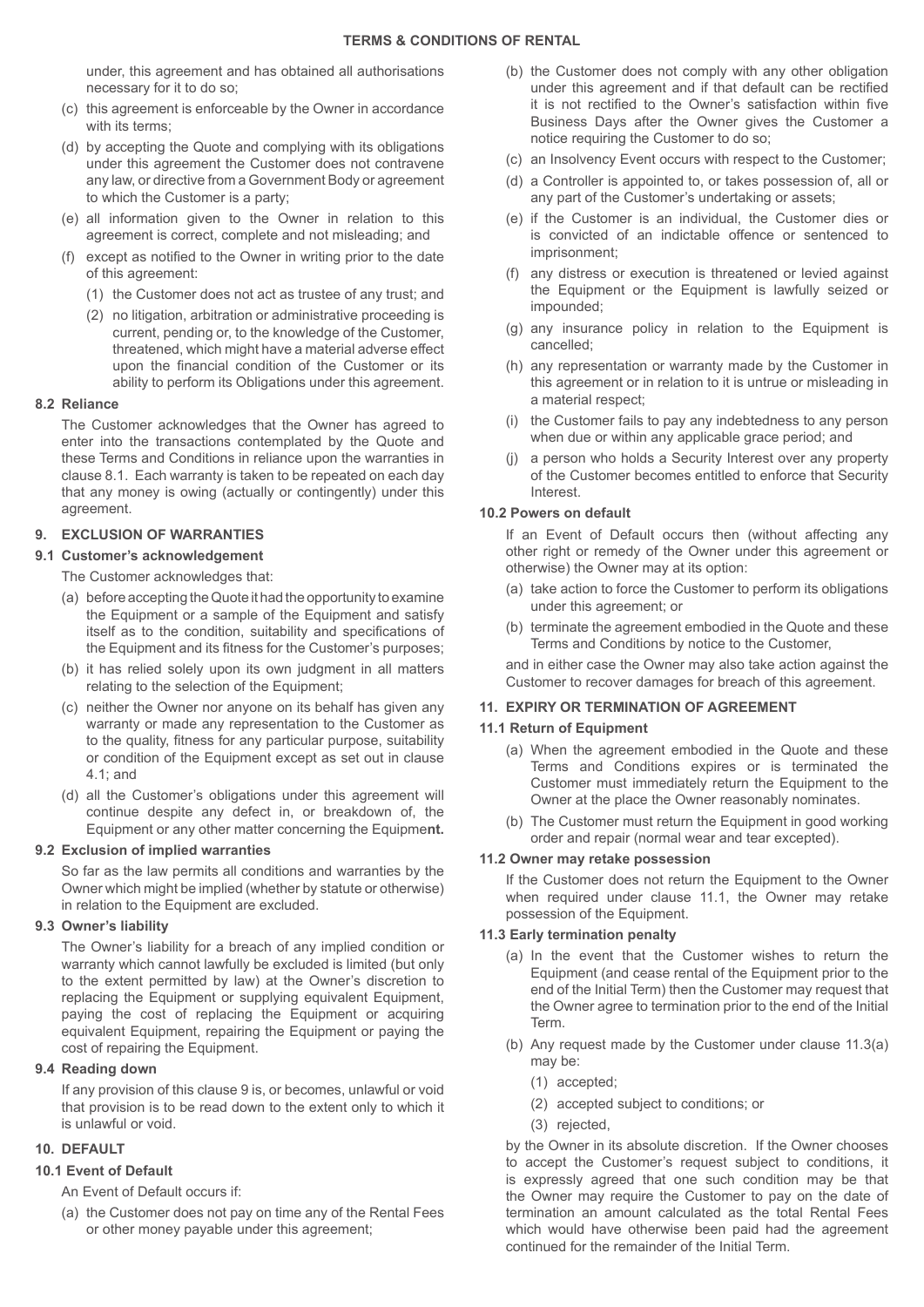## **12. GST**

# **12.1 GST exclusive amounts**

Unless expressly stated to the contrary all amounts expressed in this agreement are exclusive of GST.

## **12.2 Taxable supply**

- (a) If a party (Supplier) is obliged under the GST Law to pay an amount of GST for a taxable supply made by the Supplier to another party (Recipient) under this agreement, the Recipient must pay the Supplier an amount equal to the GST payable on the supply by the Supplier.
- (b) The Recipient must pay the amount referred to in subclause 12.2(a) and any interest, penalties, fines or expenses relating to the GST, in addition to and at the same time as the consideration otherwise payable by the Recipient for the supply.

## **12.3 Tax Invoice**

If requested by the Recipient, the Supplier must provide the Recipient with a Tax Invoice on or before payment of the amounts required by this clause 12.

# **12.4 Adjustment event**

If an adjustment event arises for a Taxable Supply under subclause 12.2(a) of this agreement, the amounts required to be paid must be recalculated (Recalculated Amount) and the Recipient must pay the Supplier the Recalculated Amount.

# **12.5 Reimbursement**

Where a party is required to pay for or reimburse an expense or outgoing of another party, the amount required to be paid or reimbursed is the amount of the expense or outgoing less any input tax credits to which the other party, or the representative member of a GST group to which they belong, is entitled.

# **13. NOTICES**

## **13.1 Form**

Any notice or other communication to or by any party must be:

- **(**a) in writing and in the English language;
- (b) addressed to the address of the recipient in clause 13.4 of this agreement or to any other address as the recipient may have notified the sender; and
- (c) be signed by the party or by an Authorised Officer of the sender.

## **13.2 Manner**

In addition to any other method of service authorised by law, the notice may be:

- (a) personally served on a party;
- (b) left at the party's current address for service;
- (c) sent to the party's current address for service by prepaid ordinary mail or if the address is outside Australia by prepaid airmail;
- (d) sent by facsimile to the party's current numbers for service; or
- (e) sent by electronic mail to the party's electronic mail address.

## **13.3 Time**

If a notice is sent or delivered in the manner provided in clause 13.2 it must be treated as given to or received by the addressee in the case of:

- (a) delivery in person, when delivered;
- (b) delivery by post:
	- (1) in Australia to an Australian address, the second Business Day after posting; or
	- (2) in any other case, on the tenth Business Day after posting;
- (c) facsimile, when a transmission report has been printed by the sender's facsimile machine stating that the document

has been sent to the recipient's facsimile number; or

(d) electronic mail, when the sender's computer reports that the message has been delivered to the electronic mail address of the addressee,

but if delivery is made after 5.00pm on a Business Day it must be treated as received on the next Business Day in that place.

# **13.4 Initial details**

The addresses and numbers for service are initially:

- (a) for the Owner, those set out in the Owner's Address Details; and
- (b) for the Customer, those set out in the Customer's Address Details.

## **13.5 Changes**

A party may from time to time change its address or numbers for service by notice to each other party.

## **14. GOVERNING LAW AND JURISDICTION**

## **14.1 Governing law**

This agreement is governed by and construed in accordance with the laws of Queensland.

## **14.2 Jurisdiction**

Each party irrevocably:

- (a) submits to the non exclusive jurisdiction of the courts of Queensland and the courts competent to determine appeals from those courts, with respect to any proceedings which may be brought at any time relating to this agreement; and
- (b) waives any objection it may now or in the future have to the venue of any proceedings, and any claim it may now or in the future have that any proceedings have been brought in an inconvenient forum, if that venue falls within paragraph 14.2(a).

# **15. MISCELLANEOUS**

# **15.1 Exercise rights**

A single or partial exercise or waiver by the Owner of any right under or relating to this agreement will not prevent any other exercise of that right or the exercise of any other right.

## **15.2 Merger**

If the liability of a party to pay money under this agreement becomes merged in any deed, judgment, order or other thing, the party liable must pay interest on the amount owing from time to time under that deed, judgment, order or other thing at the higher of the rate payable under this agreement and that fixed by or payable under that deed, judgment, order or other thing.

## **15.3 Moratorium legislation**

Any law which varies prevents or prejudicially affects the exercise by the Owner of any right, power or remedy conferred on it under this agreement is excluded to the extent permitted by law.

## **15.4 No assignment**

The Customer must not assign, transfer or novate all or any part of its rights or obligations under or relating to this agreement or grant, declare, create or dispose of any right or interest in it, without the prior written consent of the Owner.

## **15.5 Remedies cumulative**

The rights and remedies of the Owner under this agreement are cumulative and not exclusive of any rights or remedies provided by law.

## **15.6 Severability**

If anything in this agreement is or is determined to be unenforceable, illegal, voidable or void in a jurisdiction then it is severed for that jurisdiction and the rest of this agreement remains in full force and effect in all other jurisdictions.